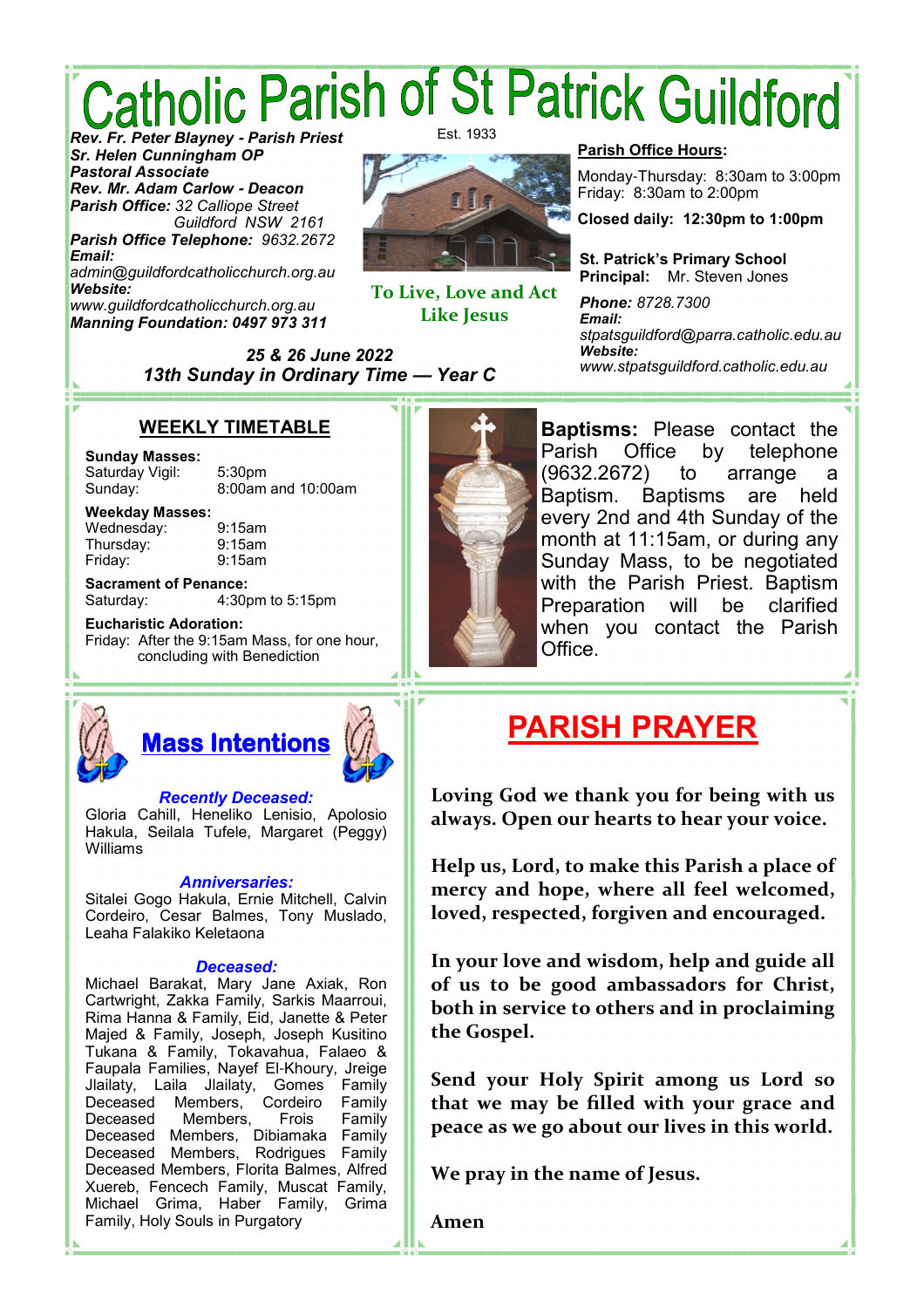

## **LITURGY OF THE WORD 13TH SUNDAY IN ORDINARY TIME — YEAR C**

#### **1ST READING: 1 KINGS 19:16, 19-21** A reading from the first book of the Kings

The Lord said to Elijah: 'Go, you are to anoint Elisha son of Shaphat, of Abel Meholah, as prophet to succeed you.'

Leaving there, Elijah came to Elisha son of Shaphat as he was ploughing behind twelve yoke of oxen, he himself being with the twelfth. Elijah passed near to him and threw his cloak over him. Elisha left his oxen and ran after Elijah. 'Let me kiss my father and mother, then I will follow you' he said. Elijah answered, 'Go, go back; for have I done anything to you?' Elisha turned away, took the pair of oxen and slaughtered them. He used the plough for cooking the oxen, then gave to his men, who ate. He then rose, and followed Elijah and became his servant.

The word of the Lord **Thanks be to God**

#### **RESPONSORIAL PSALM: PS 15:1-2, 5, 7-11**

**Response:** You are my inheritance, O Lord.

Preserve me, God, I take refuge in you. I say to the Lord: 'You are my God.' O Lord, it is you who are my portion and cup; it is you yourself who are my prize. **R.**

I will bless the Lord who gives me counsel, who even at night directs my heart. I keep the Lord ever in my sight: since he is at my right hand, I shall stand firm. **R.**

And so my heart rejoices, my soul is glad; even my body shall rest in safety. For you will not leave my soul among the dead, nor let your beloved know decay. **R.**

You will show me the path of life, the fullness of joy in your presence, at your right hand happiness for ever. **R.**



**Speak, O Lord, your servant is listening; you have the words of everlasting life.** 

#### **2ND READING: GALATIANS 5:1, 13-18** A reading from the letter of St. Paul to the Galatians

When Christ freed us, he meant us to remain free. Stand firm, therefore, and do not submit again to the yoke of slavery.

My brothers, you were called, as you know, to liberty; but be careful, or this liberty will provide an opening for self-indulgence. Serve one another, rather, in works of love, since the whole of the Law is summarised in a single command: Love your neighbour as yourself. If you go snapping at each other and tearing each other to pieces, you had better watch or you will destroy the whole community. Let me put it like this: if you are guided by the Spirit you will be in no danger of yielding to self-indulgence, since self-indulgence is the opposite of the Spirit, the Spirit is totally against such a thing, and it is precisely because the two are so opposed that you do not always carry out your good intentions. If you are led by the Spirit, no law can touch you.

The word of the Lord **Thanks be to God**

#### **GOSPEL ACCLAMATION: 1 SAMUEL 3:9; JOHN 6:68**

#### **Alleluia, alleluia!**

Speak, O Lord, your servant is listening; you have the words of everlasting life. **Alleluia!**

#### **THE GOSPEL: LUKE 9:51-62**

A reading from the holy Gospel according to Luke

As the time drew near for him to be taken up to heaven, Jesus resolutely took the road for Jerusalem and sent messengers ahead of him. These set out, and they went into a Samaritan village to make preparations for him, but the people would not receive him because he was making for Jerusalem. Seeing this, the disciples James and John said, 'Lord, do you want us to call down fire from heaven to burn them up?' But he turned and rebuked them, and they went off to another village.

As they travelled along they met a man on the road who said to him, 'I will follow you wherever you go.' Jesus answered, 'Foxes have holes and the birds of air have nests, but the Son of Man has nowhere to lay his head.'

Another to whom he said, 'Follow me,' replied, 'Let me go and bury my father first.' But he answered, 'Leave the dead to bury the dead; your duty is to go and spread the news of the kingdom of God.'

Another said, 'I will follow you, sir, but first let me go and say good-bye to my people at home.' Jesus said to him. 'Once the hand is laid on the plough, no one who looks back is fit for the kingdom of God.'

The Gospel of the Lord **Praise to you, Lord Jesus Christ**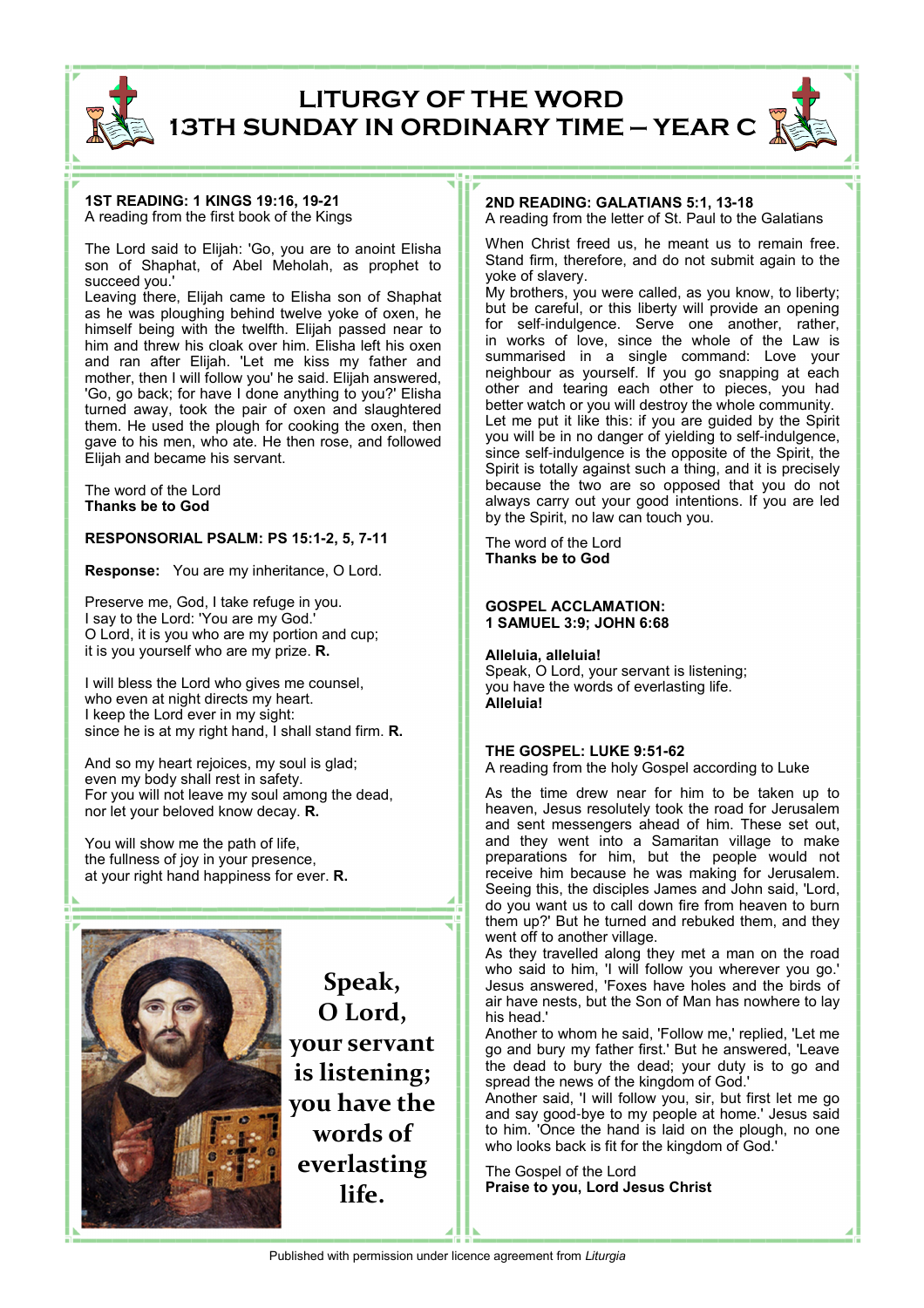## **PARISH NOTICES**

**PETER'S PENCE COLLECTION — 2-3 JULY:** The annual and historic Peter's Pence Collection is traditionally taken up throughout Catholic parishes around the world either on 29 June, the Solemnity of Saints Peter and Paul, or on the Sunday closest to this Solemnity. Peter's Pence is the name given to the financial support offered by the faithful around the world to the Holy Father as a sign of their sharing in the concern of the Successor of Peter for the many different needs of the Universal Church and for the relief of those most in need around the world. Practically, the Peter's Pence Collection provides the Holy Father with the financial means to respond to those who are suffering because of war, oppression, natural disaster, and disease. In the words of the Holy Father, Pope Francis, "Charity is infectious, it excites, it risks and it engages! For true charity is always unmerited, unconditional and gratuitous!" **This collection will be taken up next weekend.** Thank you for standing in solidarity with the Holy See through your generosity and please continue to pray for our brothers and sisters who are facing adversity and hardship. **~** *Fr. Peter Blayney*

**ST. PATRICK'S WINTER RAFFLE 2022:** Our parish community is raising funds to support Net Ministries Australia as they share the Good News of Jesus Christ with the young people of the Northern Territory through our St. Patrick's Winter Raffle 2022. Bring your cash --. **Tickets on Sale:** \$2.00 each or 3 for \$5.00. **Prizes:** \$100.00 fuel card; \$100.00 fruit box; \$150.00 active kid's pack. Be in it to win it ! **Tara Wall, one of our parishioners will be here to share insight into her ministry work for 2022.** 5:30pm Vigil Saturday, 2 July; 8:00am Sunday, 3 July; 10:00am Sunday, 3 July. Please join us for morning tea after 10.00am Mass where the raffle will be drawn and you will be able to ask Tara about her experiences.

**COMPUTER OPERATORS NEEDED!** More volunteers are needed to operate the computer at each of our Masses – Saturday 5.30pm, Sunday 8.00am and 10.00am. You will receive 'on the job, training' and mentoring before going solo! Please pray and think about this request. Please let me know if you are willing to be part of this 'computer ministry'. Thanks and blessings. **~ Sr. Helen**

**PLANNED GIVING OFFERING ENVELOPES:** The Planned Giving Offering envelopes for the 2022/2023 financial year are available in the foyer of the Church for those parishioners who contribute. If any parishioner would like to contribute, please contact the Parish Office during office hours (9632.2672) and a set of envelopes can be arranged for you.

**1ST AND 2ND COLLECTION COUNTERS ROSTER:** The new roster for the 2022/2023 financial year is now available for collection from the Sacristy.

**MASS INTENTIONS:** To prevent confusion and assumptions, could parishioners clearly identify if a Mass intention, for publication in the Bulletin, is either **Recently Deceased, Anniversary or Deceased.** Printed envelopes are available at the back of the Church. Thank you.

**MANNING FOUNDATION:** Winter is here! The Manning Foundation is in need of all sizes of clean blankets to give to those in need. There may be surplus blankets, rugs or other bedding in our cupboards — the Manning Foundation would welcome them and those receiving them would be very grateful to you. The drop-off place — the Parish Office (during office hours).

**CATHOLIC OUTLOOK:** The Winter/Ordinary Time 2022 Edition of the Catholic Outlook is now available at the back of the Church.

**TAP & GO" DONATION POINT:** The opportunity is now available for parishioners and visitors to donate to St. Patrick's Parish using a credit or debit card. The majority of parishes in the Diocese now have this facility. Following advice from both the Parish Pastoral Council and the Finance Committee to install this new donation point, it will be available for use at the weekend Masses, at least initially. The donation is pre-programmed for \$5.00 per tap of the card over the tap symbol. If you wish to donate more than \$5.00, tap again. It takes a few seconds to record your donation. The Diocese's encouragement to use this facility is a response to the trend where most people carry little, if any, cash these days. The donation point does not take the place of the First and Second collections or the weekly envelope offerings. St. Patrick's is very grateful for your donations, however you wish to make them.

### **DIOCESAN NOTICES**

**TRI-DIOCESAN SOCIAL JUSTICE REFLECTION EVENING - 20 JULY:** You're invited to the Annual Tri-Diocesan Social Justice Reflection Evening to be hosted by the Diocese of Parramatta in partnership with the Archdiocese of Sydney and the Diocese of Broken Bay. This year we explore how people across our region have responded to the "Cry of the Earth, Cry of the Poor" – the 2021/22 Social Justice Statement. The event will feature presentations by Bishop Vincent Long OFM Conv and a Diocesan Laudato Si' Action Team. For more information and to register, visit: https://parracatholic.org/tri-diocesan/.

**ABORIGINAL CATHOLIC SERVICES NAIDOC WEEK CELEBRATION — 4 JULY:** Catholic Care's Aboriginal Catholic Services is hosting a community celebration to commemorate NAIDOC Week on Monday, 4 July from 10:00am to 2:00pm at the Holy Family site in Emerton. Everyone is welcome to celebrate the many who have driven and led change in our communities over generations with a variety of entertainment, music, rides, stalls and more. Show your solidarity and have some family fun with members of our local Aboriginal community.

**ALL ARE WELCOME WORKSHOP – 29 JUNE:** Passionate about inviting and welcoming people to our church communities? On Wednesday, 29 June, Pastoral Formation, Diocese of Parramatta, will be running two parish welcome workshops. Sign up now https://fb.me/e/2vSTxlOJo or by emailing Donnie on met@parracatholic.org.